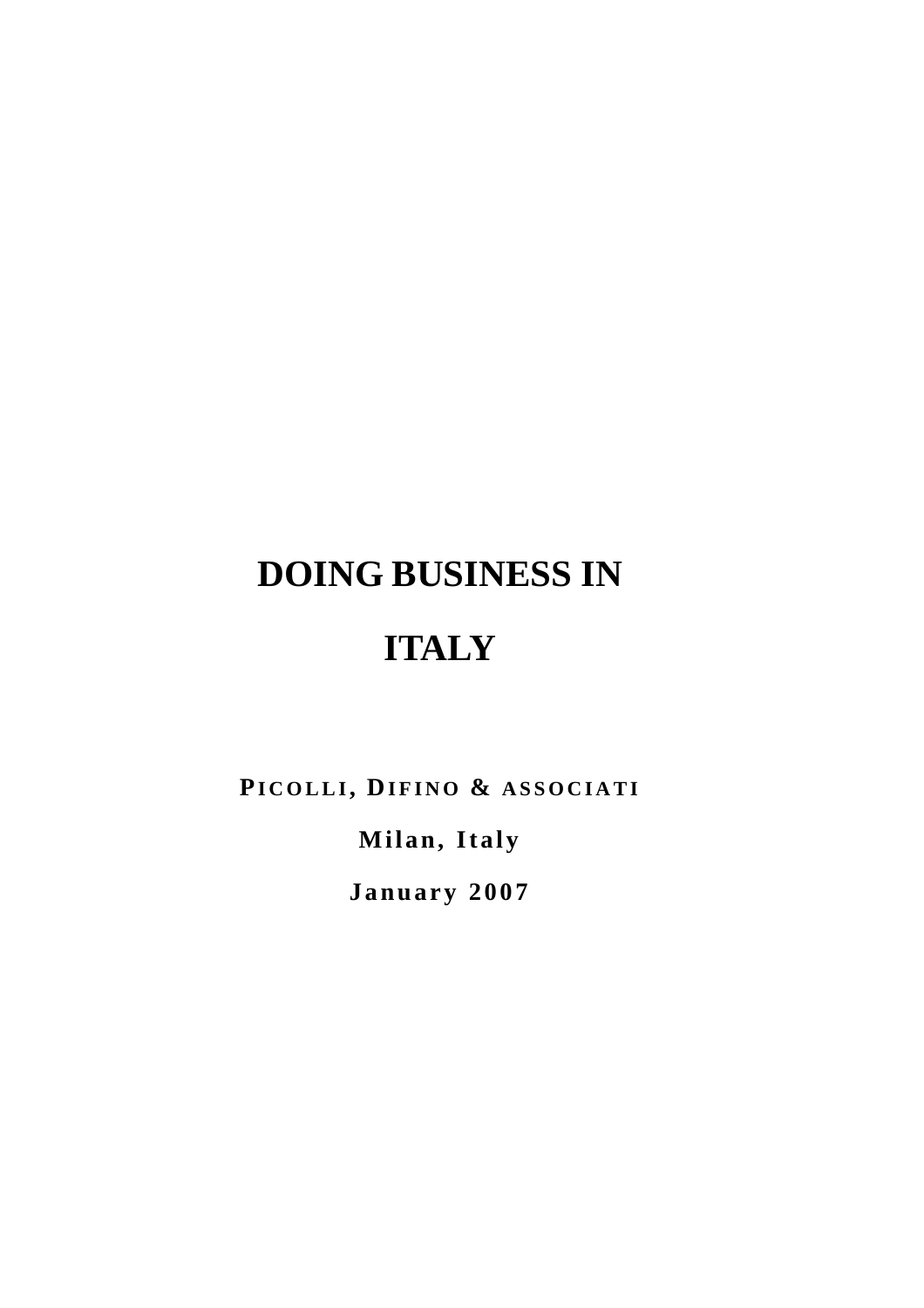| 1.                                                                                     |  |
|----------------------------------------------------------------------------------------|--|
|                                                                                        |  |
|                                                                                        |  |
|                                                                                        |  |
|                                                                                        |  |
|                                                                                        |  |
|                                                                                        |  |
|                                                                                        |  |
|                                                                                        |  |
|                                                                                        |  |
|                                                                                        |  |
|                                                                                        |  |
|                                                                                        |  |
|                                                                                        |  |
|                                                                                        |  |
|                                                                                        |  |
|                                                                                        |  |
|                                                                                        |  |
|                                                                                        |  |
|                                                                                        |  |
|                                                                                        |  |
|                                                                                        |  |
|                                                                                        |  |
|                                                                                        |  |
|                                                                                        |  |
|                                                                                        |  |
|                                                                                        |  |
| 2.                                                                                     |  |
|                                                                                        |  |
|                                                                                        |  |
|                                                                                        |  |
|                                                                                        |  |
|                                                                                        |  |
|                                                                                        |  |
|                                                                                        |  |
|                                                                                        |  |
|                                                                                        |  |
|                                                                                        |  |
|                                                                                        |  |
|                                                                                        |  |
| 3.                                                                                     |  |
|                                                                                        |  |
| L                                                                                      |  |
|                                                                                        |  |
|                                                                                        |  |
|                                                                                        |  |
| 1.2.1. Capital gains and losses, extraordinary gains and losses [TUIR, articles 86, 88 |  |
|                                                                                        |  |
|                                                                                        |  |
|                                                                                        |  |
| 1.2.5. Depreciation and amortization [TUIR, articles 102, 103, and 108]22              |  |
|                                                                                        |  |
|                                                                                        |  |
|                                                                                        |  |
|                                                                                        |  |
|                                                                                        |  |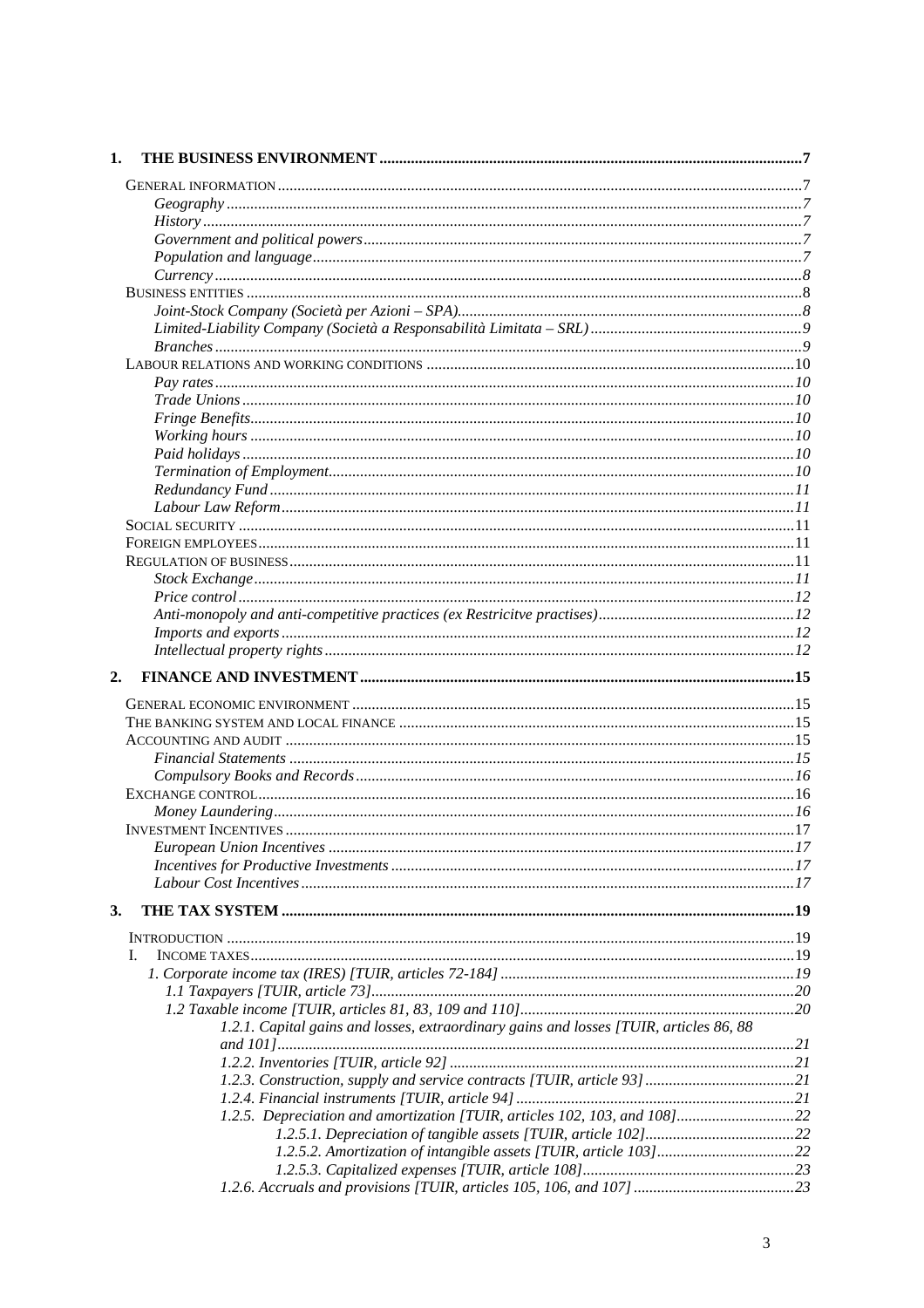| 1.2.7.2. Capital gains [TUIR, article 87, amended by Decree Law Number 203                  |  |
|---------------------------------------------------------------------------------------------|--|
|                                                                                             |  |
|                                                                                             |  |
| 1.2.9. Interest: The net equity pro-rata rule (Pro-rata patrimoniale) [TUIR, article 97] 25 |  |
|                                                                                             |  |
|                                                                                             |  |
|                                                                                             |  |
|                                                                                             |  |
|                                                                                             |  |
|                                                                                             |  |
|                                                                                             |  |
|                                                                                             |  |
|                                                                                             |  |
|                                                                                             |  |
|                                                                                             |  |
|                                                                                             |  |
|                                                                                             |  |
|                                                                                             |  |
|                                                                                             |  |
|                                                                                             |  |
|                                                                                             |  |
|                                                                                             |  |
|                                                                                             |  |
|                                                                                             |  |
|                                                                                             |  |
|                                                                                             |  |
|                                                                                             |  |
| 1.7.1. Controlled Foreign Corporations [TUIR, articles 167 and 168] 36                      |  |
|                                                                                             |  |
| 1.7.2.1. International Ruling [Decree Law Number 269 of 30.9.2003, article 8] 38            |  |
|                                                                                             |  |
|                                                                                             |  |
|                                                                                             |  |
|                                                                                             |  |
|                                                                                             |  |
|                                                                                             |  |
|                                                                                             |  |
|                                                                                             |  |
|                                                                                             |  |
|                                                                                             |  |
|                                                                                             |  |
|                                                                                             |  |
|                                                                                             |  |
|                                                                                             |  |
|                                                                                             |  |
|                                                                                             |  |
|                                                                                             |  |
| 1.8.9. Companies' reorganisations in the EU [TUIR, articles 178 and 179] 49                 |  |
| 1.9. Summary of deadlines (Companies, tax period corresponding to calendar year)49          |  |
|                                                                                             |  |
|                                                                                             |  |
|                                                                                             |  |
|                                                                                             |  |
|                                                                                             |  |
|                                                                                             |  |
|                                                                                             |  |
|                                                                                             |  |
|                                                                                             |  |
|                                                                                             |  |
| 3. Regional tax on productive activities (IRAP) [Legislative Decree 446/1997] 56            |  |